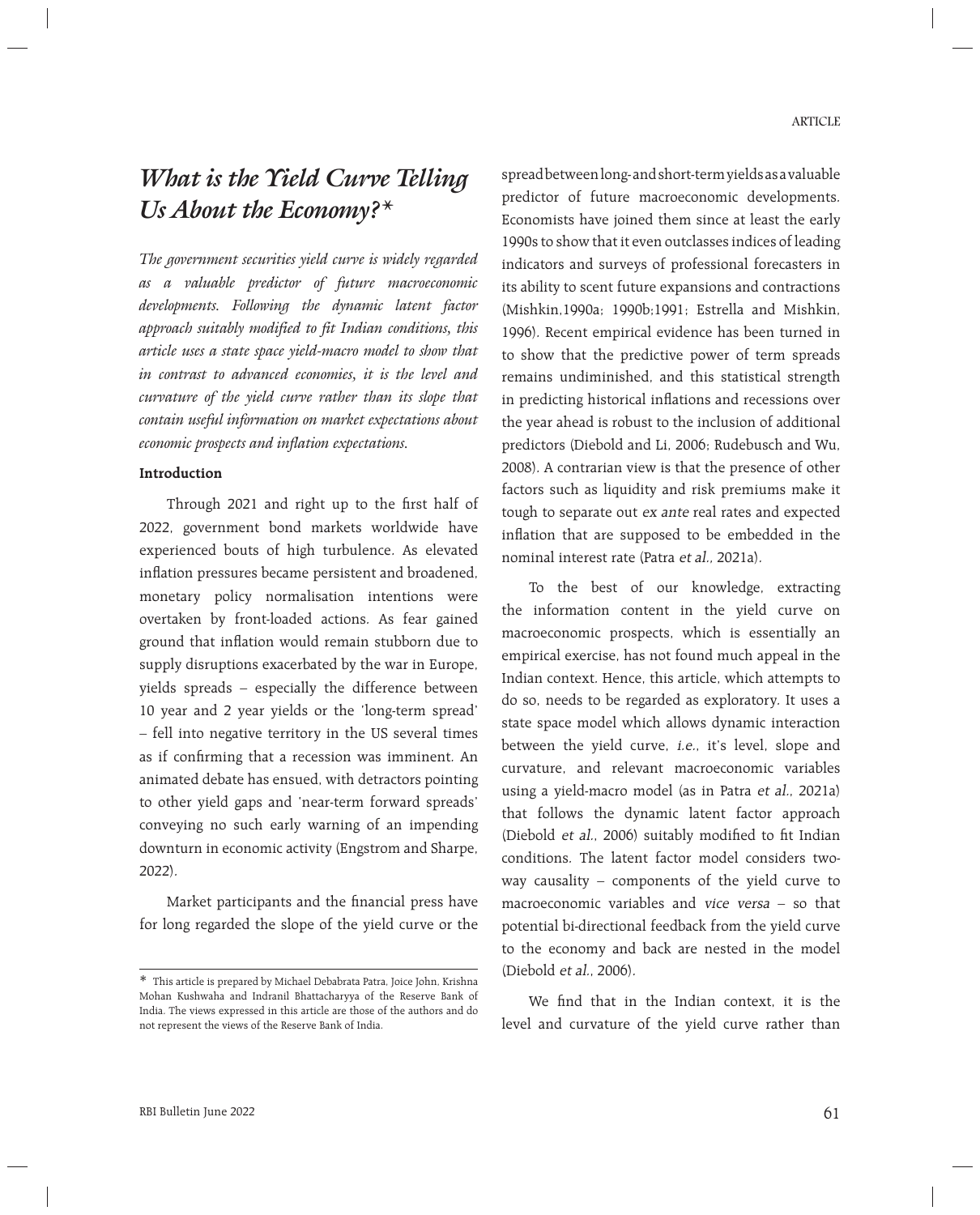its slope that contain useful information on market expectations about economic prospects and inflation expectations. The level of the yield curve has increased since 2021 after a steep decline during the pandemic. Furthermore, the yield curve is concave compared to 2019 levels, indicative of strengthening prospects for the recovery, higher inflation expectations and hence market expectations of front-loaded monetary policy normalisation.

 The rest of the article is divided into three sections. Empirical evidence on the temporal movements in the yield and it's latent factors are discussed in Section II. The estimation of the yield curve and its interlinkages with the macroeconomic variables of interest is set out in Section III. Section IV concludes with some forward-looking perspectives.

## **II. The Empirical Evidence**

 The yield curve depicts the interest rate path for different maturities of similar quality bonds. The longterm yield is a combination of the short-term interest rate set by the central bank, the expected future short-term interest rate embodied in the monetary policy stance, and the term premium – the difference between long-term and short-term yields.

 Early explanations of the term premium were based on the expectations hypothesis under which the long-term interest rate is deemed to be the average of expected short-term rates over the maturity period of the bond (Fisher, 1896; Froot, 1989). Although simple, intuitive and elegant, empirical support for the expectations hypothesis is weak (Gürkaynak and Wright, 2012). In terms of the market segmentation hypothesis, on the other hand, long and short-term interest rates are not related to each other and should be viewed separately like items in different markets (Campbell, 1980). Investors have strong maturity preferences and they typically invest in their preferred maturity segment. Yields are determined by supply and demand forces within each market segment based on specific investor preferences in terms of durations, bond characteristics, and investment habits (Ang and Piazzesi, 2003). The criticism has been that this hypothesis can at best be used to explain any particular shape of the yield curve, but not the whole yield curve (Taylor and Masson, 1991; Gürkaynak and Wright, 2012). The preferred habitat theory – which is an extension of the expectations theory – postulates that investors generally prefer short-term bonds vis-avis long-term bonds, but they care about both expected returns and maturity. Since investors have different investment horizons based on their own preferences, they can only be incentivised to hold bonds other than their preferred maturity if adequately compensated for the additional risk through a premium i.e., higher interest rates. The liquidity premium theory is an offshoot of the expectations theory, but it places more weight on the risk appetite of market participants. Risk aversion causes forward rates to be higher than expected spot rates, usually increasing with maturity. Put differently, longer-term interest rates include a premium for holding longer maturities, which is the compensation demanded by the investor for the risk of illiquidity – tying up money for a longer period as well as price variability and relatively low marketability of longer-term securities.

 Based on daily data for 2021-22 on trading volume in the government securities (g-sec) market in India, it is observed that 95.6 per cent of the total trading volume is in the residual maturity segment of up to 15 years (Chart 1).

 For the period from March 2020 to May 2022 i.e., the pandemic period, the effective yield curve i.e., up to 15 years maturity, is segmented into various maturity buckets. Events which have a significant bearing on the shape of the yield curve are categorised as policy events and macroeconomic events. Specifically, monetary policy decisions and budget announcements constitute the policy events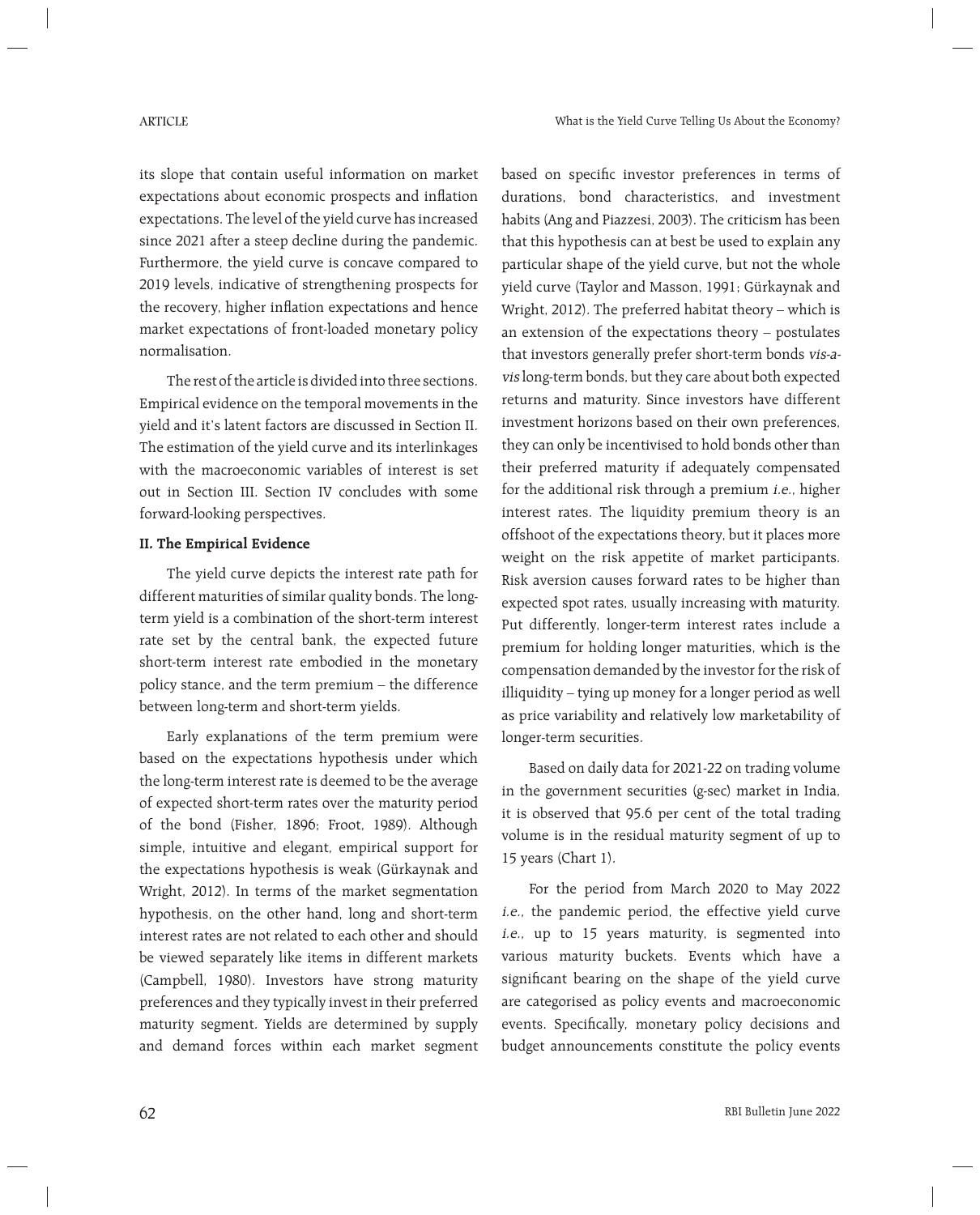

while GDP and inflation data releases are considered as macroeconomic events. The impact of each event is analysed through a 3-working day window prior to and post the event, which translates into a 7-day operating window. Spreads are considered for the following maturity segments: (i) 3 months and 2 years; and (ii) 2 years and 10 years, as they are the most liquid segments of the G-sec market (Table 1).

 The measures announced on March 27, 2020 to counter the pandemic had a pronounced impact on the 2 years to 10 years maturity segment. Pandemic related measures significantly lowered the level of the yield curve (Chart 2). Short term rates plummeted, resulting in a steepening of the yield curve across various maturity segments (Chart 3).

The spread in the 3 months to 2 years segment increased by 8 bps on the policy day from the average of the previous three working days. The cumulative increase in the spread in the 2 years to 10 years segment was 35 bps (Table 1). Beyond 10 years maturity, however, the spread became flat, reflecting illiquidity. The surprise element in advancing the scheduled policy announcement from April to

|                                            | 3-months and 2-years $(2y-3m)$ |     |                  | 2-years and $10$ -years $(10y-2y)$ |     |                  |
|--------------------------------------------|--------------------------------|-----|------------------|------------------------------------|-----|------------------|
|                                            | Average<br>$t-3$               | t   | Average<br>$t+3$ | Average<br>$t-3$                   | t   | Average<br>$t+3$ |
| Monetary policy announcements              |                                |     |                  |                                    |     |                  |
| 27-03-2020                                 | 74                             | 82  | 80               | 107                                | 142 | 152              |
| 22-05-2020                                 | 100                            | 115 | 107              | 192                                | 194 | 198              |
| 08-01-2021                                 | 87                             | 75  | 86               | 225                                | 226 | 214              |
| 07-04-2021                                 | 121                            | 122 | 129              | 222                                | 218 | 215              |
| 04-06-2021                                 | 119                            | 113 | 106              | 213                                | 214 | 217              |
| 06-08-2021                                 | 118                            | 116 | 126              | 229                                | 232 | 231              |
| 08-10-2021                                 | 112                            | 114 | 115              | 219                                | 224 | 229              |
| 08-04-2022                                 | 112                            | 119 | 137              | 225                                | 224 | 219              |
| 04-05-2022                                 | 175                            | 182 | 191              | 184                                | 187 | 146              |
| Fiscal policy announcements (Union budget) |                                |     |                  |                                    |     |                  |
| 01-02-2021                                 | 92                             | 94  | 99               | 202                                | 206 | 207              |
| 01-02-2022                                 | 115                            | 92  | 98               | 229                                | 239 | 242              |

**Table 1: Yield Spread across Maturity Segments before and after Policy Announcements**

**Note:** 1. Based on zero coupon yield curve.

 2. 't' is the day of the event; 't-3' is three working days prior to the event and 't+3' is three working days after the event.

**Source:** CCIL and Authors' calculations.

March 2020 amidst the nation-wide lockdown and an unprecedented rate cut of 75 bps accompanied by liquidity injections through targeted long term repo

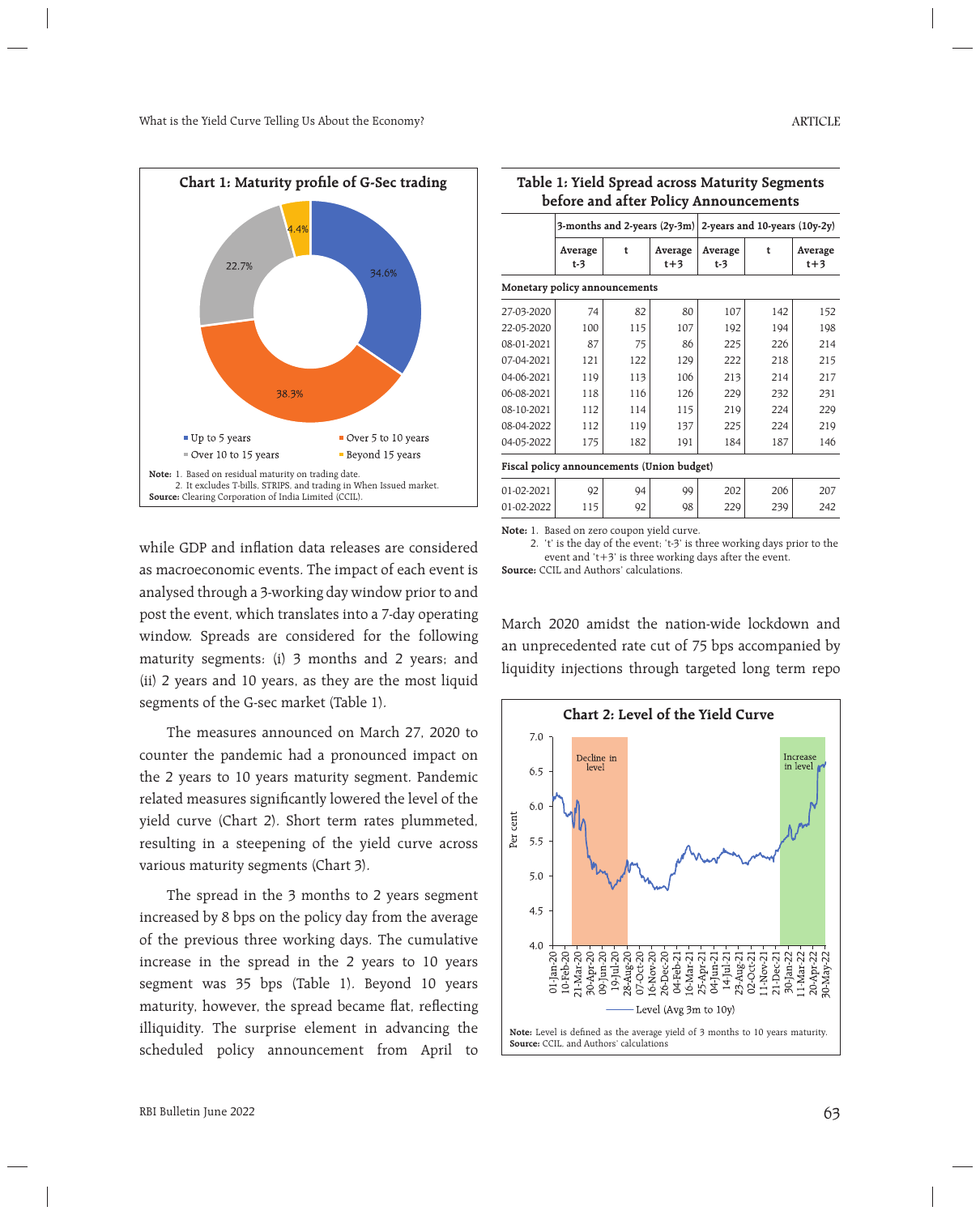

| Table 2: Yield Spread across Maturity Segments         |  |
|--------------------------------------------------------|--|
| before and after Inflation Data Release (select dates) |  |

|            | 3-months and 2-years (2y-3m) |     |                    | 2-years and $10$ -years $(10y-2y)$ |     |                    |
|------------|------------------------------|-----|--------------------|------------------------------------|-----|--------------------|
|            | Average<br>$t-3$             | t   | Average<br>$t + 3$ | Average<br>t-3                     | t   | Average<br>$t + 3$ |
| 13-04-2020 | 83                           | 80  | 80                 | 176                                | 178 | 184                |
| 14-07-2020 | 75                           | 64  | 75                 | 223                                | 225 | 219                |
| 14-12-2020 | 88                           | 87  | 81                 | 224                                | 225 | 227                |
| 12-01-2021 | 80                           | 86  | 91                 | 223                                | 213 | 210                |
| 12-05-2021 | 107                          | 128 | 130                | 214                                | 209 | 208                |
| 14-06-2021 | 108                          | 137 | 122                | 218                                | 217 | 218                |
| 12-08-2021 | 126                          | 112 | 131                | 231                                | 232 | 231                |
| 12-10-2021 | 115                          | 118 | 111                | 223                                | 230 | 231                |
| 12-11-2021 | 108                          | 115 | 116                | 226                                | 226 | 226                |
| 14-03-2022 | 151                          | 122 | 126                | 215                                | 215 | 215                |
| 12-05-2022 | 172                          | 172 | 155                | 138                                | 125 | 129                |

**Note:** 1. Based on zero coupon yield curve.

 2. 't' is the day of the event; 't-3' is three working days prior to the event and 't+3' is three working days after the event. **Source:** CCIL and Authors' calculations.

operations (TLTROs) and reduction in cash reserve ratio (CRR) undertaken by the RBI unsettled the market. The impact on spreads in the subsequent policy of May 22, 2020 when the policy repo rate was reduced by a further 40 bps was muted in comparison.

 On January 8, 2021 when the RBI announced the reintroduction of the 14-day variable rate reverse repo (VRRR) auctions for rebalancing liquidity conditions, the market misinterpreted it as a precursor to policy tightening. Consequently, the spread in the 3 months to 2 years maturity segment steepened by 11 bps after the announcement  $(t+3)$  although the spread in the 2 years to 10 years segment moderated by 12 bps.

 The announcement of the Union Budget on February 1, 2021 had a marginal impact on various segments – the spread in the 2 years to 10 years segment increased by 4 bps despite the announcement of a large market borrowing programme. Subsequently, the announcement of a secondary market G-sec acquisition programme (G-SAP) for Q1:2021-22 on April 7, 2021 assuaged market concerns and the yield curve flattened by 4 bps in the 2 years to 10 years maturity segment. The termination of the G-SAP programme on October 8, 2021 raised long term rates relative to those in the short term segment, thereby increasing the spread in the 2 years to 10 years segment. The announcement of the Union Budget for 2022-23 increased the spread of the 2 years to 10 years segment by 10 bps reflecting the unanticipatedly large borrowing programme of the government and India's non-inclusion in the global bond indices, which resulted in a sharp spike in longer term rates.

 With the announcement of the standing deposit facility (SDF) in April 2022 which came as a surprise to the market, the spread increased by 7 bps in the 3 months to 2 years segment, despite the floor of the liquidity adjustment facility (LAF) corridor (overnight SDF rate) being raised by 40 bps to 3.75 per cent. Similarly, the unexpected increase in the policy repo rate by 40 bps and the hike in CRR by 50 bps on May 4 increased the spread in the 3 months to 2 years segment by 7 bps; however, the impact on the 2 years to 10 years segment was moderate at 3 bps.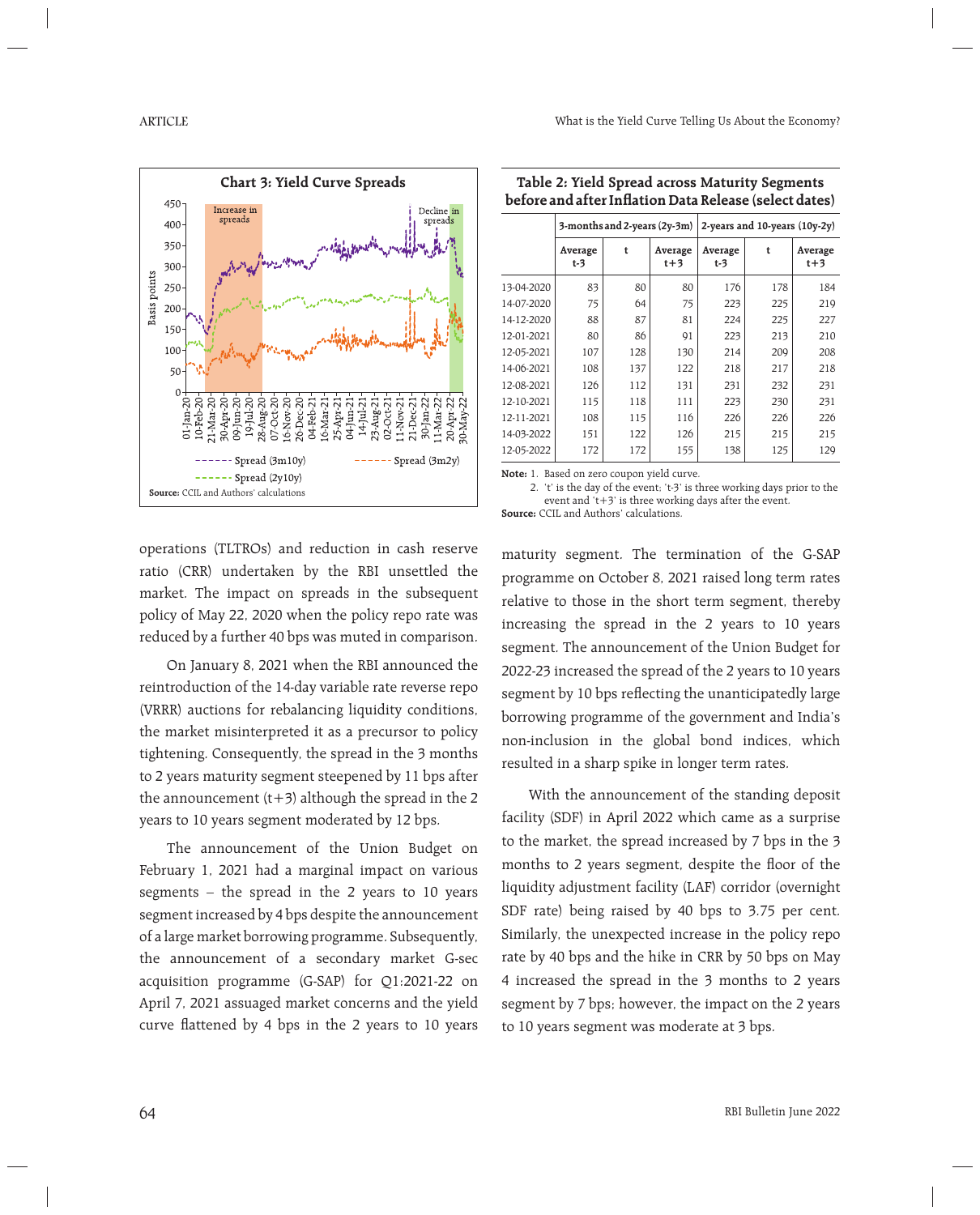Turning to macroeconomic data releases, the monthly CPI inflation print is usually released on the 12th day of every month (unless it is a holiday). Prior to the release, professional forecasters' median projections are characterised as a consensus forecast. Any noticeable positive divergence (actual more than consensus forecast) creates market unease, which generally gets reflected in the hardening of long term rates and steepening of the yield curve. In the Indian context, however, such surprises tend to have a mixed impact because of the interplay of such releases with monetary policy operations. For example, during the first COVID-19 wave (up to December 2020), inflation surprises increased the spread in the 2 years to 10 years segment (Table 2). Subsequently, however, such surprises resulted in an increase in the spread in the 3 months to 2 years segment as the RBI embarked on liquidity rebalancing, which was interpreted by the market as a reversal of the policy stance. Post October 2021, however, markets started factoring in higher inflation risks. The upward shift in the floor of the LAF corridor through introduction of the SDF in April 2022 increased the spread perceptibly at the

 This unequal increase in the spread in various segments has an impact on curvature – increasing the mid-segment of the curve more than the end-points and resulting in the hump shape of the curve getting more pronounced.

 The latent yield curve factors provide vital information about future macroeconomic outcomes. To illustrate, Q1:2020-21 GDP growth, which provided the earliest official estimate of the impact of the pandemic, was released on August 31, 2020. Yield curve factors provided an early view of the imminent contraction even before the data release – a sharp decline in the level of the yield curve; little increase in the spread in the 3 months to 2 years segment, but a sharp increase in the 2 years to 10 years spreads, indicating that markets were expecting a recovery

thereafter with expectations of continued monetary policy accommodation (Chart 3). During 2022 so far, increasing levels have co-existed with declining spreads, especially in the 2 years to 10 years segment. The spread between 3 months and 2 years yields increased, resulting in an increase in curvature (concavity) of the yield curve, indicative of an upbeat economic outlook amidst rising inflation expectations. The long term spread (between 3 months and 10 years yields) also declined sharply indicating expectations of monetary policy tightening, going forward.

 In this background, curvature movements are illustrative of the evolving state of the economy and emerging developments. For example, the curvature underwent a significant decline as market liquidity and economic activity dried up with the onset of the pandemic (Chart 4). With the introduction of the COVID related measures, however, it reversed its trend and increased sharply during March to May 2020. The curvature again increased during the run up and announcement of the Union budget 2021-22, which unveiled a large market borrowing programme. This phase continued till the announcement of G-SAP in April 2021 which mollified market sentiments



short end.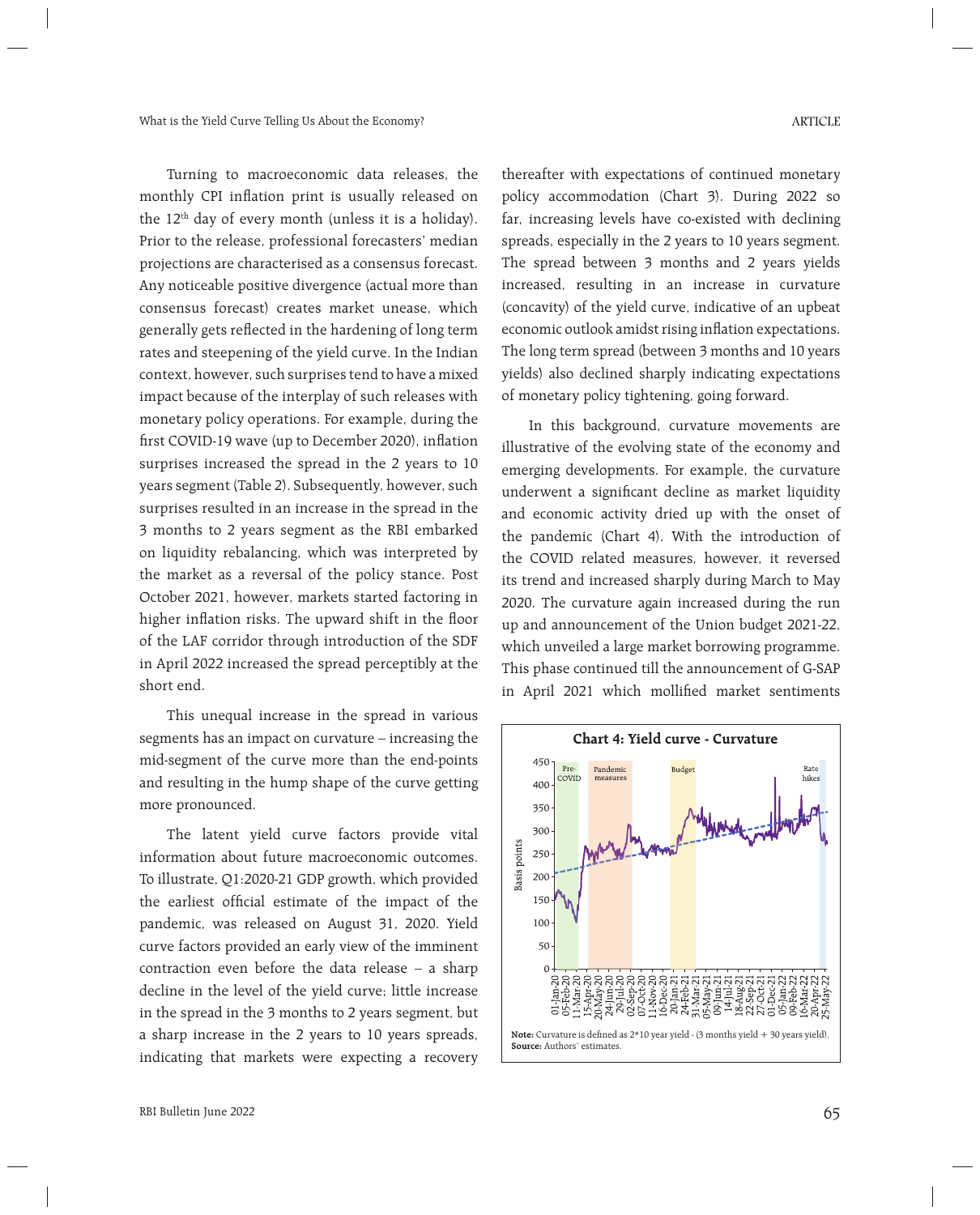thereafter. This, along with the rapid surge of the second wave of COVID-19 infections, reduced the curvature significantly. Thereafter, the curvature continued with its uptrend till the announcement of policy rate hikes in May 2022 which raised short term rates much more in proportion to the medium term.

The empirically estimated yield curve factors<sup>1</sup> are dynamically cross-correlated with macroeconomic variables to identify lead-lag relationships (Chart 5). The results indicate that increase in economic activity measured by the output gaps and higher inflation are associated with an increase in the



 $1$  Level is equal to the average yield on all maturities; Slope is the difference between 30 years and 3 months yield; Curvature is 2 times 10 years yield minus the sum of 30 years and 3 months yields.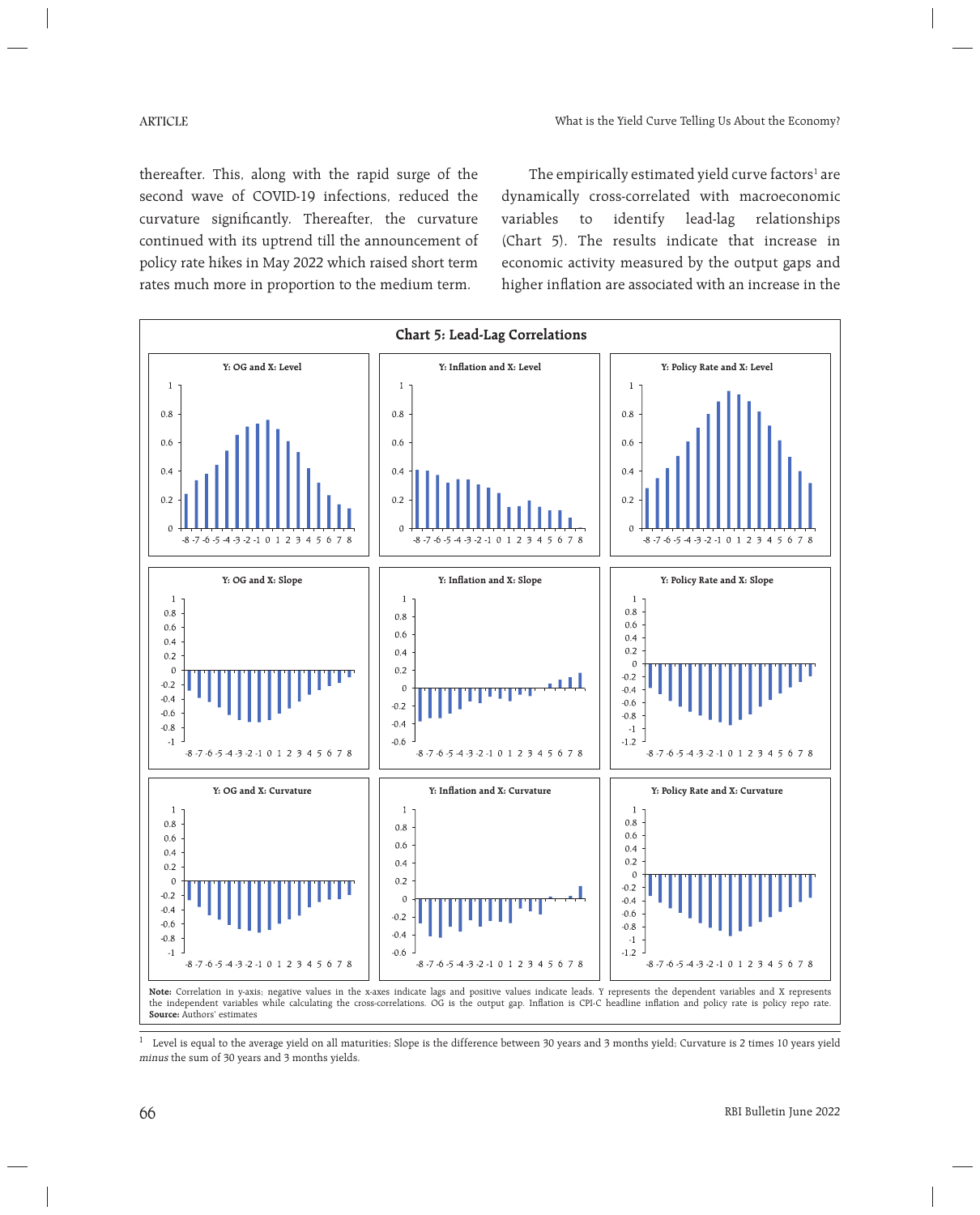level of the yield curve and a reduction in the slope and curvature.

 On the other hand, correlations of slope and curvature and macro-outcomes (economic activity, inflation) and the policy rate do not produce the expected results. This could be due to the fact that simple correlations ignore the complex underlying interlinkages. This deficiency can be overcome by using a yield-macro model adapted to India specific characteristics of the debt market to which we now turn.

### **III. Methodology and Results**

 In order to extract the macroeconomic signals contained in the yield curve, we use a state space model which allows dynamic interaction between the yield curve factors – level<sup>2</sup>, slope<sup>3</sup>, and curvature<sup>4</sup> – and the macroeconomic variables (Patra *et al.*, 2021a)<sup>5</sup>. The estimation framework follows the tradition of the dynamic latent factor approach (Diebold et al., 2006), which augments the yield-only model with macroeconomic variables representing real activity, inflation, the monetary policy stance, global factors, liquidity conditions and the government market borrowing programme (Diebold and Li, 2006). For this purpose, g-sec yields with maturities of 3 months to 30 years for the period Q1:2011 to Q1:2022 are considered.

The zero-coupon yield<sup>6</sup> at any maturity ( $\tau$ ) is decomposed as follows:

$$
y_t(\tau) = L_t + S_t \left( \frac{1 - e^{-\lambda_t \tau}}{e^{-\lambda_t \tau}} \right) + C_t \left( \frac{1 - e^{-\lambda_t \tau}}{e^{-\lambda_t \tau}} - e^{-\lambda_t \tau} \right) \dots (1)
$$

where Lt, St and Ct are the level, slope and curvature, respectively, which are unobserved and time-varying. The parameter  $\lambda_t$ , the exponential decay rate<sup>7</sup>, is also time-varying.

 The model comprises the following set of measurement and transition equations.

$$
(f_t - \mu) = A(f_{t-1} - \mu) + \eta_t \tag{2}
$$

Where  $f_t = [L_t, S_t, C_t, OG_t, WACR_t, INF_t, GU_t, LIQ_t, GMB_t]^8$ 

$$
y_t = Af_t + \varepsilon_t \tag{3}
$$

Where  $\Lambda$  is guided by equation (1)

 The model is estimated by using Bayesian methods with relatively weak priors (i.e., assuming the parameters to vary over a wide range rather than confined to a tight range as we are less confident of the value of the parameters a priori). Impulse responses are generated by using the identification followed in Diebold et al., (2006). The steady states are solved by applying a Newton-type algorithm. The unobservables (latent variables) are filtered out by using a smoothed Kalman filter.

<sup>2</sup> Level is the average yield across maturity and usually co-move with equilibrium long rate.

 $3$  Slope is defined as long-term rates minus short-term rates. Thus, an increase in slope means steepening of the yield curve. This notion is used throughout the article.

<sup>4</sup> Curvature of the yield curve describes the relationship between yields at short, medium and longer maturities. Higher curvature means higher concavity of the curve i.e. the yield curve is steep in the short to medium tenure compared to medium to long-end yields and therefore shows a hump in the yield curve. This notion is used throughout the article.

<sup>&</sup>lt;sup>5</sup> The details of the model structure, estimation methodology and goodness of fit can be found in Patra et al. (2021a).

<sup>6</sup> Source: Bloomberg.

<sup>7</sup> Exponential decay describes the process of reducing an amount by a consistent percentage rate over a period of time.

<sup>8</sup> Real activity is represented by the output gap (OG) (as estimated in Patra et al. 2021b), inflation (INF) by seasonally adjusted quarter on quarter changes in the CPI and monetary policy is proxied by the weighted average call money rate, the operating target of monetary policy. Liquidity conditions are captured by the outstanding absorption/injection under the Reserve Bank's liquidity adjustment facility as a proportion to banks' net demand and time liabilities or LIQU, government market borrowing is proxied by the market borrowing to market turnover ratio (GMB) and global uncertainty is represented by the Global Economic Policy Uncertainty index. The global factors are represented using the GEPU Index which is a GDP-weighted average of national EPU indices for 21 countries, each reflecting the relative frequency of own-country newspaper articles that contain a trio of terms pertaining to the economy (E), policy (P) and uncertainty (U). The data are available at https://www.policyuncertainty. com/global\_monthly.html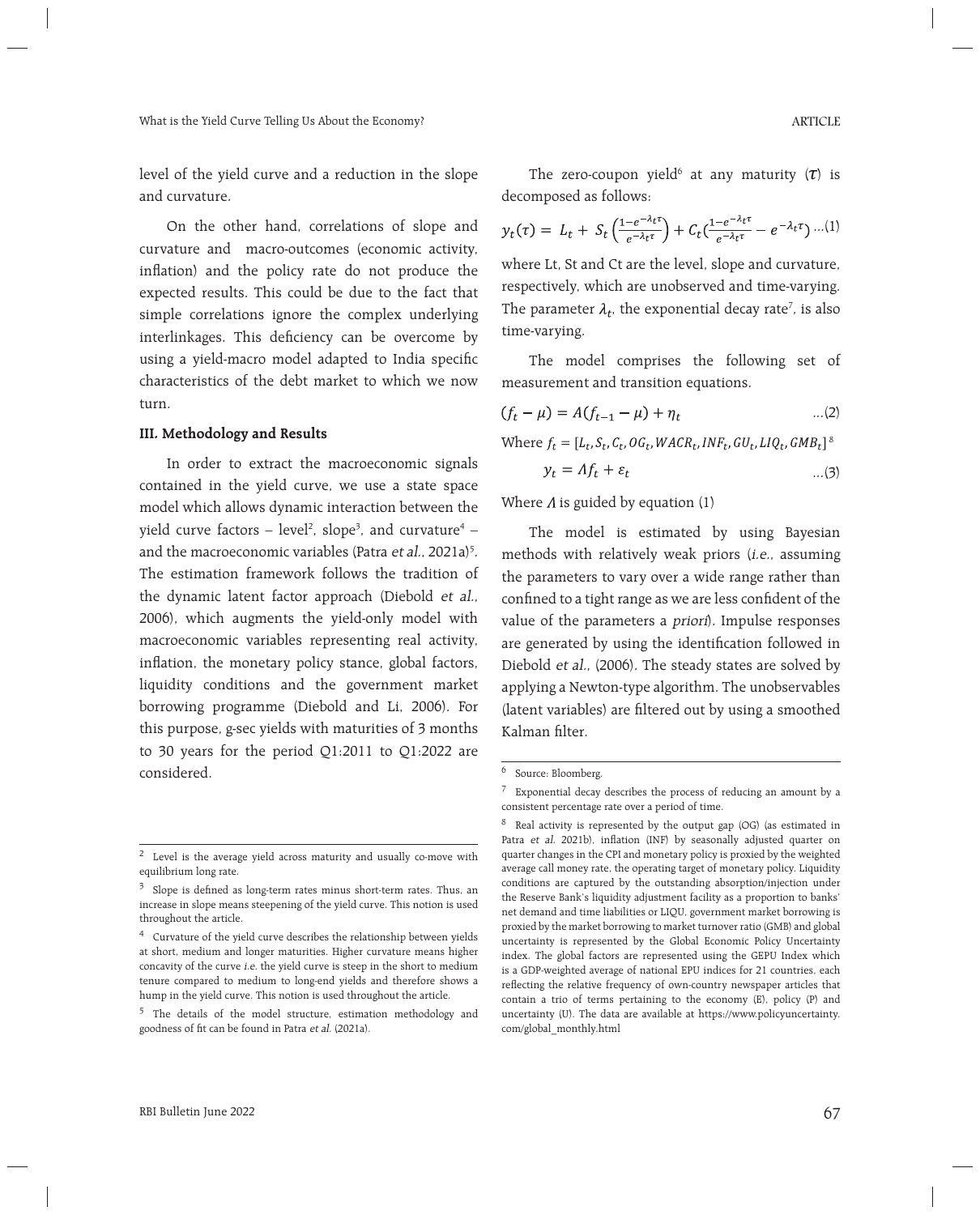

 The estimated Lt, St and Ct from the model point to a steady softening of the level of yields from Q4 of 2018 till 2020, which indicates that the yield curve shifted downwards. Subsequently, the level has shown as upward movement. The slope of the yield curve was found to be increasing till mid-2021 and it remained at that level thereafter. The curvature too had shown an increasing concavity till 2020, but remained relatively stable subsequently. In Q1:2022, both slope and curvature were much above where they were during Q1:2019 (Chart 6).

 Temporal changes in yield curve factors and the information in them regarding future macroeconomic developments can be explored by using impulse response functions (IRFs) from the yield-macro model (Chart 7). A positive surprise change in the level of the yield curve is followed by hump-shaped responses in slope and curvature. This implies that while initially yields of all maturities move up in lockstep, shortand medium-term maturities' yields increase more than longer maturities in the subsequent quarters. An increase in the level factor points to rising economic activity, the policy rate and inflation. An increase in the level factor is equivalent to an increase in future expected inflation, which lowers the ex ante real interest rate. This boosts economic activity.<sup>9</sup> The nominal policy rate rises in response to the level shock, which dampens the inflationary impact (Chart 7a).

 An increase in the slope (30 years over 3 months) steepens the yield curve and is expected to be pointing to output gains. Contrary to the majoritarian view (Diebold, Rudebusch and Aruoba, 2006; Estrella and Mishkin, 1996), however, we could find only negligible responses of macro variables to shocks in the slope factor (Chart 7b). This suggests that, controlling for the level and curvature, changes in the slope are not very informative about future economic growth in India.

On the other hand, curvature provides interesting insights into future macroeconomic developments, in contrast to mainstream literature, which assigns an insignificant role to it (Diebold et al., 2006). The larger role of curvature vis-a-vis the slope in providing more information on future macroeconomic developments in an emerging market economy like India is attributed to the fragmentation of demand across maturity segments. For instance, the demand for long-term maturity bonds comes mostly from 'buy and hold' investors such as insurance companies and provident funds as the revenue streams from long-term g-secs are broadly aligned with their liability pattern. This leads to infrequent trading, resulting in low turnover in the medium to long segment compared to that of short to medium-term maturities. The higher demand for short to medium-term securities, particularly up to 10 years is reflective of active trading in managing portfolios, rendering them more responsive to evolving developments and expectations about macroeconomic outcomes. Thus,

<sup>&</sup>lt;sup>9</sup> An ex-post real interest rate does not appear to produce an equivalent response, as a positive shock to inflation does not boost economic activity (Diebold, Rudebusch and Aruoba, 2006).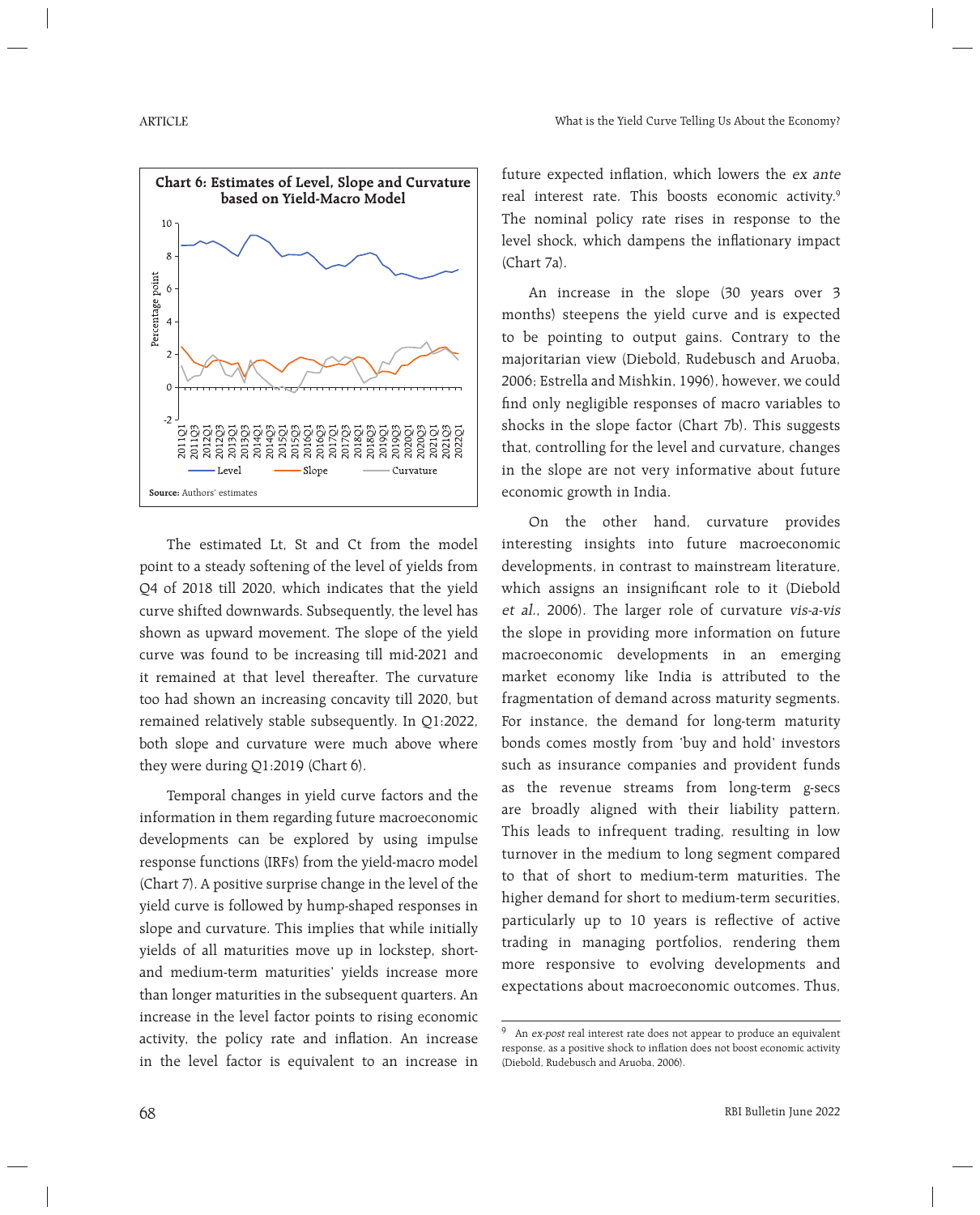| Chart 7: Impulse Response of Yield Curve Factor Shocks on Macro Variables |                                                                                                                                                                                                                                                                                           |                                                                                                                                                                                                                                  |                                                                                                                                                                                                                                                          |  |
|---------------------------------------------------------------------------|-------------------------------------------------------------------------------------------------------------------------------------------------------------------------------------------------------------------------------------------------------------------------------------------|----------------------------------------------------------------------------------------------------------------------------------------------------------------------------------------------------------------------------------|----------------------------------------------------------------------------------------------------------------------------------------------------------------------------------------------------------------------------------------------------------|--|
| Shocks<br>Responses                                                       | a. Level<br>(Positive one percentage point shock:<br>Upward shift)                                                                                                                                                                                                                        | b. Slope<br>(Positive one percentage point shock:<br>Steepening)                                                                                                                                                                 | c. Curvature<br>(Positive one percentage point shock:<br>Increase in Concavity)                                                                                                                                                                          |  |
| Level                                                                     | 1.00<br>10.80<br>10.80<br>20.60<br>20.40<br>20.20<br>0.00<br>$\overline{2}$<br>$\overline{\phantom{a}}$<br>$\overline{4}$<br>5<br>6<br>7 8<br>9 10 11 12<br>1<br>$-0.20$<br>Quarter                                                                                                       | 1.00<br>Percentage point<br>0.80<br>0.60<br>0.40<br>0.20<br>0.00<br>5 6<br>7 8 9 10 11 12<br>$\overline{2}$<br>$\overline{\mathbf{3}}$<br>$\overline{4}$<br>$-0.20$<br>Quarter                                                   | 1.00<br>Percentage point<br>0.80<br>0.60<br>0.40<br>0.20<br>0.00<br>$\overline{\phantom{a}}$<br>$\overline{5}$<br>6<br>7 8<br>9 10 11 12<br>$\overline{2}$<br>$\overline{4}$<br>$\mathbf{1}$<br>$-0.20$<br>Quarter                                       |  |
| Slope                                                                     | 1.00<br>$\frac{1}{2}$ 0.80<br>$\frac{1}{2}$ 0.60<br>$\frac{1}{2}$ 0.40<br>$\frac{1}{2}$ 0.20<br>0.00<br>1011112<br>2<br>1<br>q<br>$-0.20$<br>Quarter                                                                                                                                      | 1.00<br>0.80<br>$\frac{1}{2}$ 0.80<br>$\frac{1}{2}$ 0.60<br>$\frac{1}{2}$ 0.40<br>$\frac{1}{2}$ 0.20<br>0.00<br>$\overline{2}$<br>$\overline{\mathbf{3}}$<br>5<br>6<br>7 8<br>9 10 11 12<br>$\overline{4}$<br>$-0.20$<br>Quarter | 1.00<br>0.80<br>Percentage point<br>0.60<br>0.40<br>0.20<br>0.00<br>101112<br>$\overline{2}$<br>6<br>$\overline{7}$<br>$\overline{a}$<br>8<br>۰e<br>$-0.20$<br>Quarter                                                                                   |  |
| Curvature                                                                 | 1.00<br>0.80<br>Percentage point<br>0.60<br>0.70<br>0.20<br>0.00<br>$2 \t3 \t4 \t5$<br>6 7 8 9 10 11 12<br>1<br>$-0.20$<br>Quarter                                                                                                                                                        | 1.00<br>0.80<br>Percentage point<br>0.60<br>0.20<br>0.20<br>0.00<br>1 2 3 4 5 6 7 8 9 10 11 12<br>$-0.20$<br>Quarter                                                                                                             | 1.00<br>0.80<br>Percentage point<br>0.60<br>0.40<br>0.20<br>0.00<br>6 7 8 9 10 11 12<br>$1 \t2 \t3 \t4 \t5$<br>$-0.20$<br>Quarter                                                                                                                        |  |
| Output Gap                                                                | 0.50<br>0.40<br>$\begin{array}{l} \mathtt{to} \\ \mathtt{0.30} \\ 0.20 \\ \mathtt{we} \\ \mathtt{we} \\ 0.10 \\ \mathtt{A} \end{array}$<br>5<br>$\boldsymbol{6}$<br>$\overline{\mathcal{I}}$<br>$\,$ 8 $\,$<br>9 10 11 12<br>$2 \t3 \t4$<br>$\mathbf{1}$<br>$-0.10$<br>$-0.20$<br>Quarter | 0.50<br>0.40<br>Percentage point<br>0.30<br>0.20<br>0.10<br>0.00<br>$\sqrt{5}$<br>6<br>$\overline{J}$<br>$\,$ 8 $\,$<br>9 10 11 12<br>$1\quad 2$<br>$\overline{\mathbf{3}}$<br>$\overline{4}$<br>$-0.10$<br>$-0.20$<br>Quarter   | 0.50<br>0.40<br>Percentage point<br>0.30<br>0.20<br>0.10<br>0.00<br>$\overline{7}$<br>$\overline{5}$<br>$\boldsymbol{6}$<br>8 9 10 11 12<br>$\overline{2}$<br>$\overline{\mathbf{3}}$<br>$\overline{4}$<br>$\mathbf{1}$<br>$-0.10$<br>$-0.20$<br>Quarter |  |
| Policy rate                                                               | 0.40<br>0.30<br>$P = 0.30$<br>Percentage $P = 0.20$<br>Percentage $P = 0.30$<br>0.00<br>$1 \t2 \t3 \t4$<br>6<br>7 8 9 10 11 12<br>5<br>$-0.10$<br>Quarter                                                                                                                                 | 0.40<br>0.30<br>$\begin{bmatrix} 0.30 \\ 0.10 \\ 0.10 \\ 0.00 \end{bmatrix}$<br>0.00<br>78<br>9 10 11 12<br>$\overline{\phantom{a}}$<br>5 6<br>$\overline{2}$<br>$\overline{4}$<br>1<br>$-0.10$<br>Quarter                       | 0.40<br>0.30<br>Percentage point<br>0.20<br>0.10<br>0.00<br>$2 \t3 \t4$<br>5<br>7 8 9 10 11 12<br>6<br>$\mathbf{1}$<br>$-0.10$<br>Quarter                                                                                                                |  |
| Inflation                                                                 | 0.10<br>$\begin{array}{l} \underline{11} \\[-4pt] 0.08 \\[-4pt] 0.06 \\[-4pt] \underline{12} \\[-4pt] 0.02 \\[-4pt] \end{array}$<br>0.00<br>7 8 9 10 11 12<br>$\overline{\mathbf{3}}$<br>$\overline{4}$<br>5<br>6<br>$\mathbf{1}$<br>$-0.02$<br>Quarter                                   | 0.02<br>Percentage point<br>Percentage 0.02<br>D.004<br>D.006<br>0.00<br>9 10 11 12<br>$\,$ 8 $\,$<br>5<br>6<br>7<br>$-0.08$<br>$-0.10$<br>Quarter                                                                               | 0.10<br>0.08<br>Percentage point<br>0.06<br>0.04<br>0.02<br>0.00<br>$2 \t3 \t4 \t5$<br>$6 \t 7 \t 8$<br>9 10 11 12<br>$\mathbf{1}$<br>$-0.02$<br>Quarter                                                                                                 |  |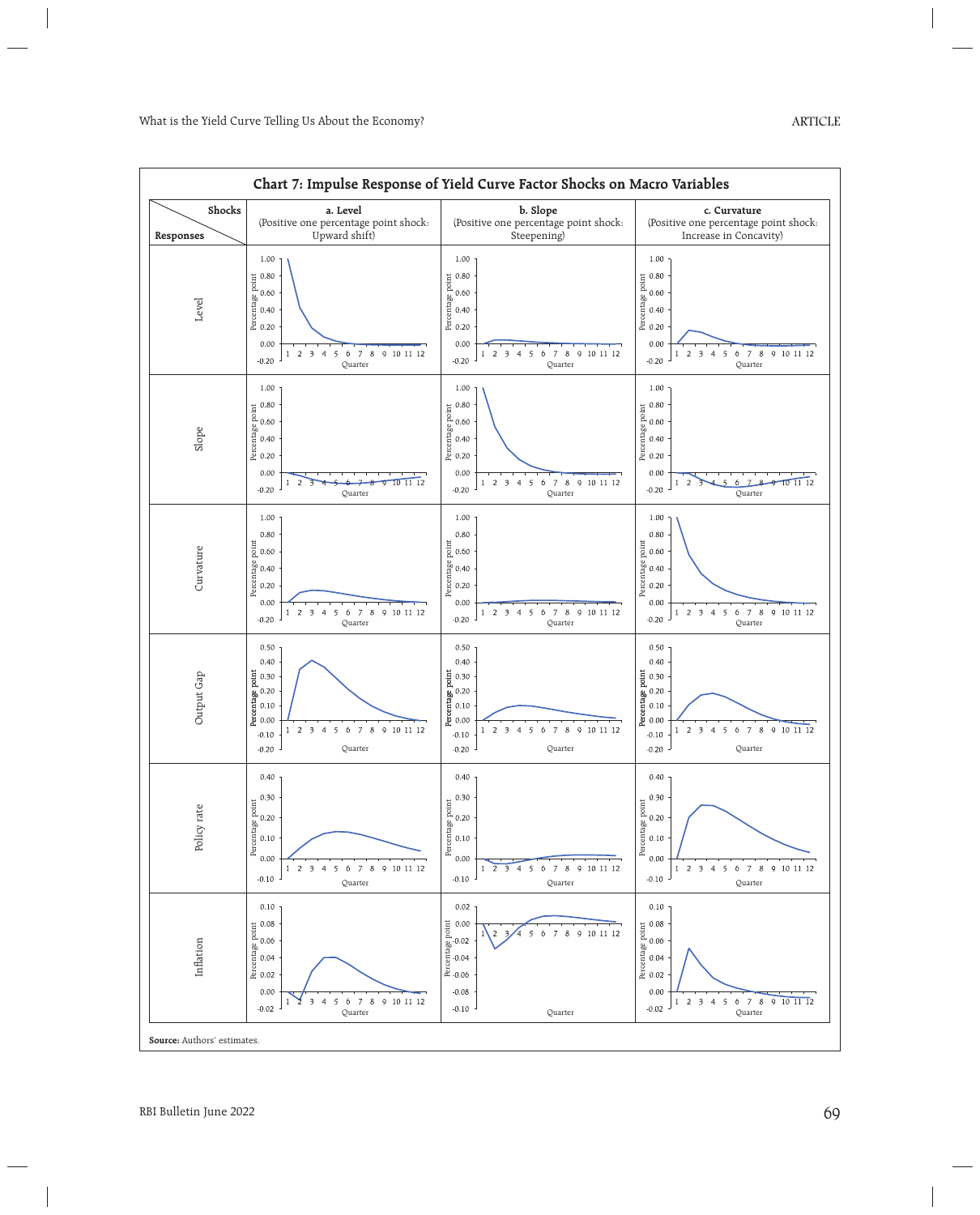one would expect the mid-segment of the yield curve to be more sensitive to evolving developments, which would characterise the curvature as being more representative of market sentiments and expected outcomes than other latent factors.

 A curvature surprise suggests a boost to economic activity for about 4 quarters and then a slow reversion sets in (Chart 7c). With the curvature shock, expected inflation rises in the medium term, triggering an increase in the policy rate which suppresses the actual inflation outcomes.

### **IV. Conclusion**

 The yield curve contains important clues on the likely behaviour of the economy, but a discerning assessment of the underlying latent factors is warranted, tempered by country-specific conditions and a methodological framework that allows for the dynamic interaction between the latent factors and key macroeconomic variables.

 The empirical investigation we conduct here is focussed on India's pandemic experience and interesting insights emerge. First, the slope of the yield curve steepened with the onset of pandemicrelated policy easing. This trend has reversed in the recent policy tightening phase. Second, the declining level of the yield curve pointed to a contraction even before the data release in 2020-21. Third the curvature increased sharply during the pandemicrelated easing and after the announcement of a large market borrowing programme for 2021-22 till the announcement of G-SAP in April 2021.

 The results from a yield-macro model indicate that the level and curvature of the yield curve have more information content on future macroeconomic outcomes than the slope. This finding contrasts with the received wisdom and the experience of other countries. In sum, the yield curve is indicating an improvement in long-term growth prospects and an

upshift in ex ante inflation expectations. At the same time, the fact that the yield curve has become steeper and concave reconfirms expectations of tighter monetary policy in the period ahead.

## **References**

Ang, A., and Piazzesi, M. (2003). A no-arbitrage vector autoregression of term structure dynamics with macroeconomic and latent variables. Journal of Monetary Economics, 50(4), 745-787.

Campbell, T. S. (1980). On the extent of segmentation in the municipal securities market. Journal of Money, Credit and Banking, 12(1), 71-83.

Diebold, F. X., and Li, C. (2006). Forecasting the term structure of government bond yields. Journal of Econometrics, 130(2), 337-364.

Diebold, F. X., Rudebusch, G. D., and Aruoba, S. B. (2006). The macroeconomy and the yield curve: a dynamic latent factor approach. Journal of Econometrics, 131(1-2), 309-338.

Engstrom, E. C., and Sharpe, S. A. (2022). (Don't Fear) The yield curve, reprise. FEDS Notes, March 25. Available at https://www.federalreserve.gov/ econres/notes/feds-notes/dont-fear-the-yield-curvereprise-20220325.htm.

Estrella, A., and Mishkin, F. S. (1996). The yield curve as a predictor of US recessions. Current issues in economics and finance,  $2(7)$ .

Fisher, I. (1896). Appreciation and interest. Publications of the American Economic Association, 11, 21-29.

Froot, K. A. (1989). New hope for the expectations hypothesis of the term structure of interest rates. The Journal of Finance, 44(2), 283-305.

Gürkaynak, R. S., and Wright, J. H. (2012). Macroeconomics and the term structure. Journal of Economic Literature, 50(2), 331-67.

Mishkin, F. S. (1990a). What does the term structure tell us about future inflation?. Journal of Monetary Economics, 25(1), 77-95.